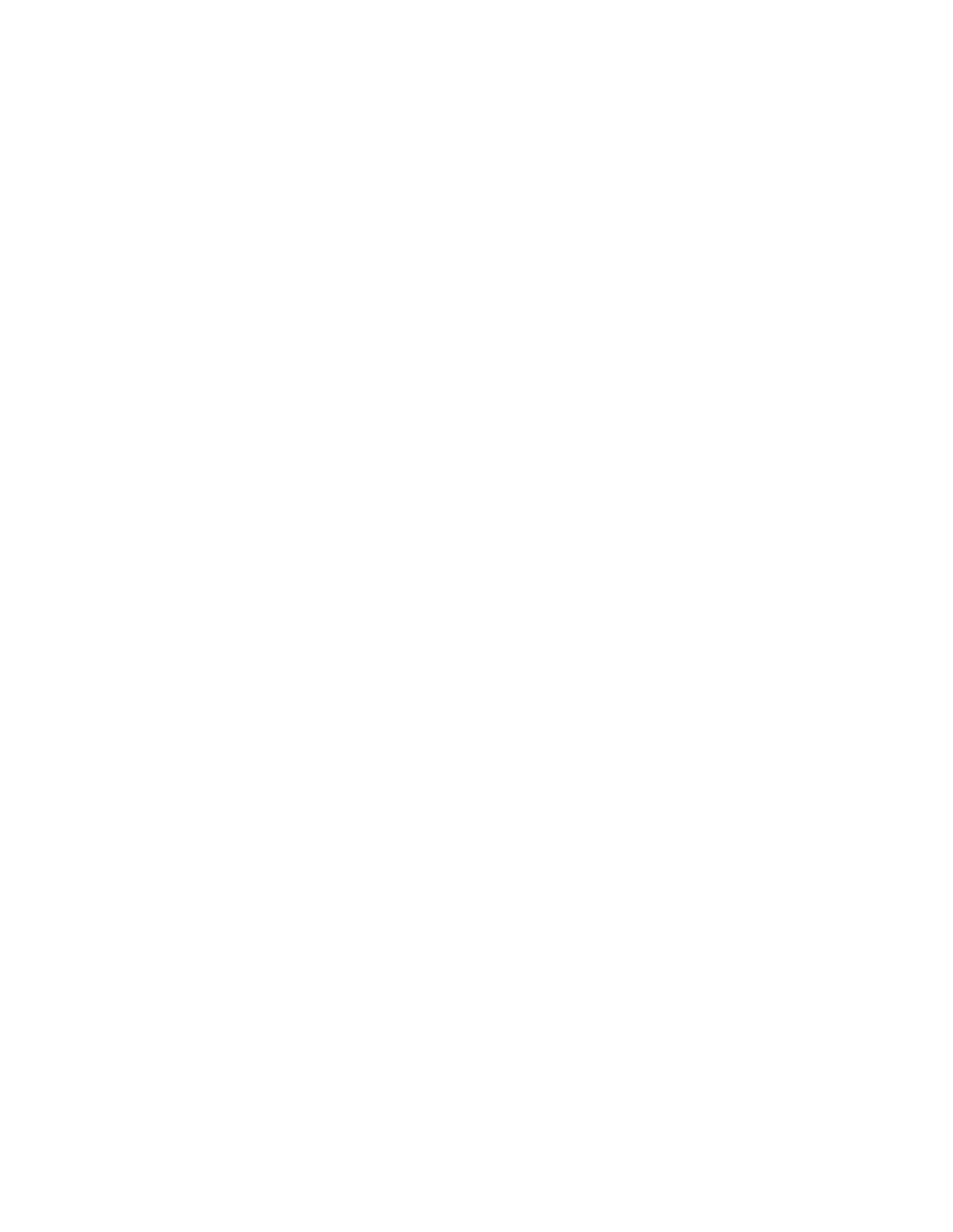### **In the case of Borović and Others v. Serbia,**

The European Court of Human Rights (Third Section), sitting as a Committee composed of:

 Luis López Guerra, *President,*  Dmitry Dedov,

Branko Lubarda, *judges,*

and Fatoş Aracı, *Deputy Section Registrar,*

Having deliberated in private on 21 March 2017,

Delivers the following judgment, which was adopted on that date:

## PROCEDURE

1. The case originated in four applications (nos. 58559/12, 9162/15, 14772/15 and 14883/15) against Serbia lodged with the Court under Article 34 of the Convention for the Protection of Human Rights and Fundamental Freedoms ("the Convention"). The applicants are all Serbian nationals and their personal details are set out in the appendix to this judgment.

2. The Serbian Government ("the Government") were initially represented by their former Agent, Ms V. Rodić, who was recently replaced by their current Agent, Ms N. Plavšić.

3. On 1 September 2015 the applications were communicated to the Government.

4. The Government objected to the examination of the applications by a Committee. The Court rejects this objection after giving it due consideration.

## THE FACTS

## THE CIRCUMSTANCES OF THE CASE

5. The applicants complained about the excessive length of various criminal and civil proceedings (see the appendix to this judgment).

6. All the applicants obtained decisions by the Constitutional Court that found a violation of their right to a hearing within a reasonable time and awarded them various sums of money in respect of non-pecuniary damage (see appendix).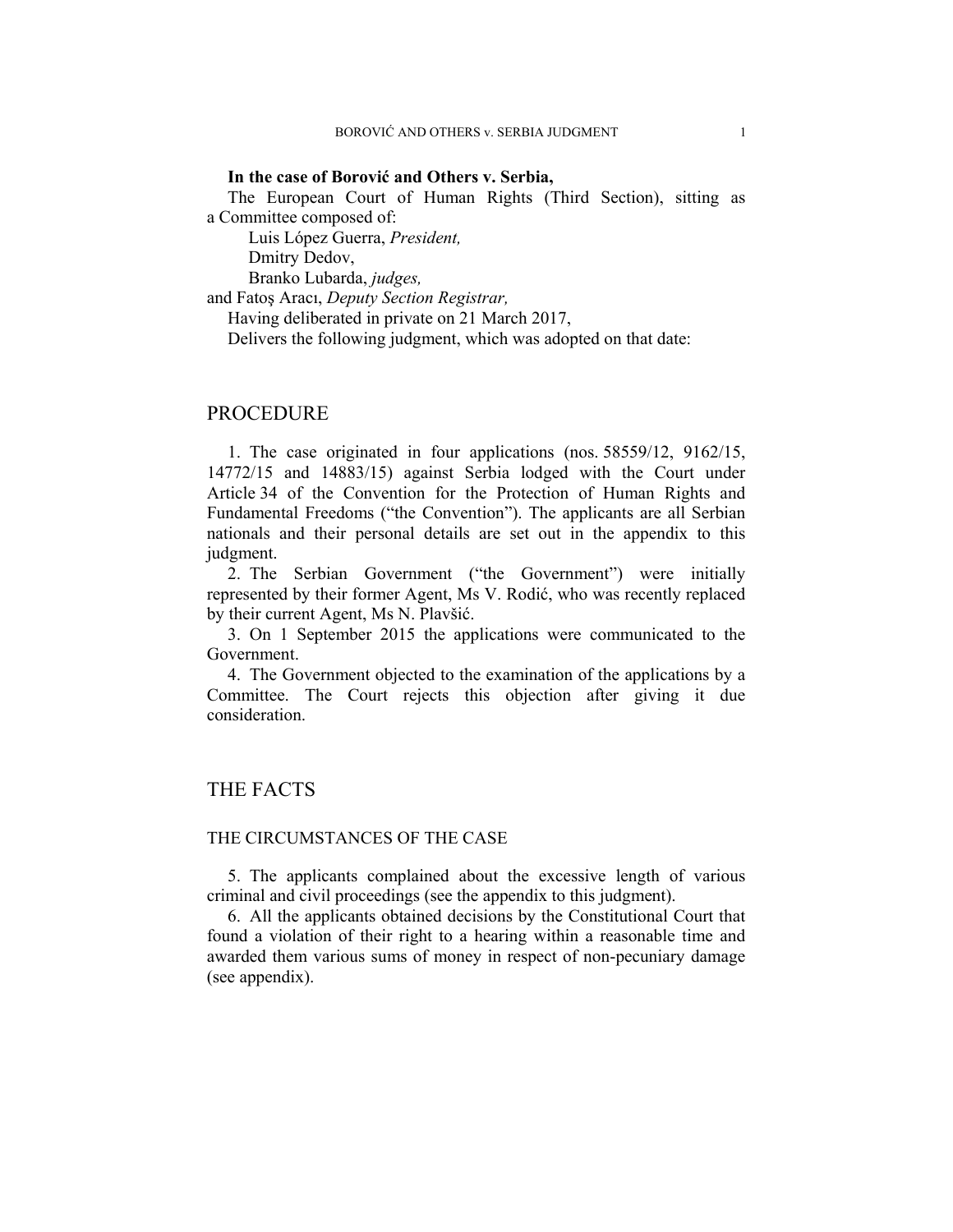## THE LAW

## I. JOINDER OF THE APPLICATIONS

7. The Court considers that, in accordance with Rule 42 § 1 of the Rules of Court, the applications should be joined, given their similar factual and legal background.

## II. ALLEGED VIOLATION OF ARTICLE 6 § 1 AND ARTICLE 13 OF THE CONVENTION

8. The applicants complained under Article 6 of the Convention that the length of the criminal and civil proceedings in question had been incompatible with the "reasonable time" requirement. The applicant, Mr Željko Đorđević (application no. 14883/15) raised the same complaint under Article 13 of the Convention. Articles 6 § 1 and 13 of the Convention read as follows:

## **Article 6 § 1**

"In the determination of his civil rights and obligations or of any criminal charge against him... everyone is entitled to a ... hearing within a reasonable time by [a] ... tribunal ..."

#### **Article 13**

"Everyone whose rights and freedoms as set forth in [the] Convention are violated shall have an effective remedy before a national authority notwithstanding that the violation has been committed by persons acting in an official capacity."

## **A. Admissibility**

9. The Government submitted that the applicants could not claim to be victims of the alleged violation within the meaning of Article 34 of the Convention.

10. The Court considers that the Government's objection is closely linked to the substance of the applicants' complaint and would therefore more appropriately be examine at the merits stage.

11. The Court further notes that these complaints are not manifestly ill-founded within the meaning of Article 35  $\S$  3 (a) of the Convention. They are also not inadmissible on any other grounds and must therefore be declared admissible.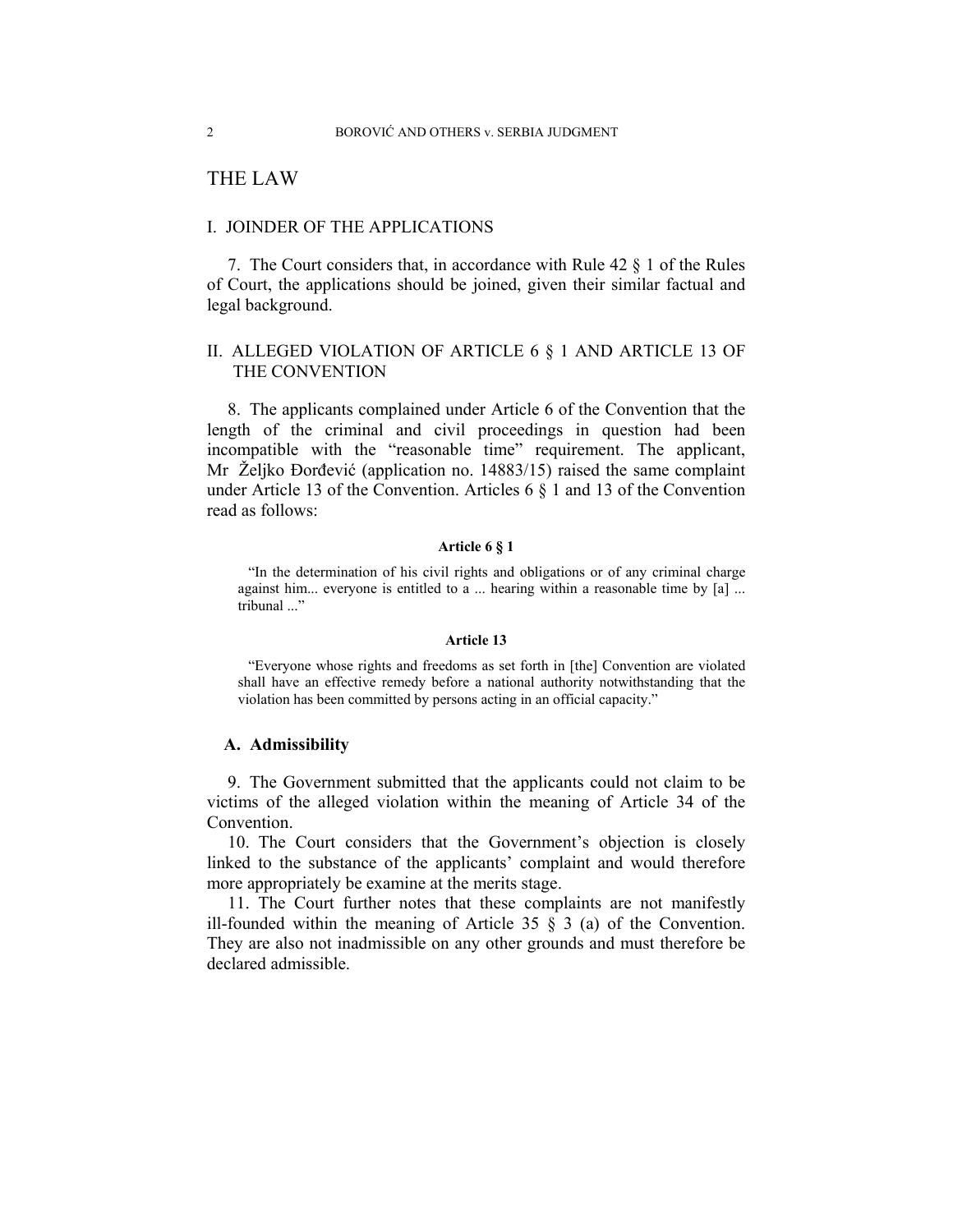## **B. Merits**

12. In the Government's opinion, the finding of a violation by the Constitutional Court and the awarding of compensation for non-pecuniary damage constituted sufficient redress for the breach of the applicants' right to a hearing within a reasonable time.

13. The applicants disagreed.

14. The Court notes that an applicant's status as a "victim" within the meaning of Article 34 of the Convention depends on whether the domestic authorities have acknowledged, either expressly or in substance, the alleged infringement of the Convention and have, if necessary, provided appropriate redress. It is only when those conditions have been satisfied that the subsidiary nature of the protective mechanism of the Convention precludes examination of an application (see *Vidaković v. Serbia* (dec.) no. 16231/07, § 26, 24 May 2011; *Cocchiarella v. Italy* [GC], no. 64886/01, § 71, ECHR 2006-V; and *Cataldo v. Italy* (dec.), no. 45656/99, 3 June 2004).

15. In that connection, the Court notes that the Constitutional Court found that the applicants' right to a hearing within a reasonable time had indeed been violated (see paragraph 6 above), thereby acknowledging the breach complained of and, in effect, satisfying the first condition laid down in the Court's case-law.

16. The applicants' victim status then depends on whether the redress afforded was adequate and sufficient, having regard to just satisfaction as provided for under Article 41 of the Convention (see *Dubjaková v. Slovakia* (dec.), no. 67299/01, 19 October 2004).

17. The Court observes that in length-of-proceedings cases one of the characteristics of sufficient redress which may remove a litigant's victim status relates to the amount awarded. That amount depends, in particular, on the characteristics and effectiveness of the remedy. Thus, States which, like Serbia, have opted for a remedy designed both to expedite proceedings and afford compensation are free to award amounts which – while being lower than those awarded by the Court – are still not unreasonable (see *Cocchiarella*, cited above, §§ 96, 97).

18. In the present cases, the Constitutional Court, in addition to finding a violation, declared that the applicants were entitled to various amounts in non-pecuniary damages (specified in the appendix).

19. Turning to the actual sums awarded to the applicants, the Court notes that the compensation granted in the present case was significantly lower than that awarded for similar delays in the Court's case-law. Whether the amount awarded may be regarded as reasonable, however, falls to be assessed in the light of all the circumstances of the case. They include not only the duration of the proceedings in the specific case, but also the value of the award viewed in the light of the standard of living in the State concerned, and the fact that under national systems compensation will in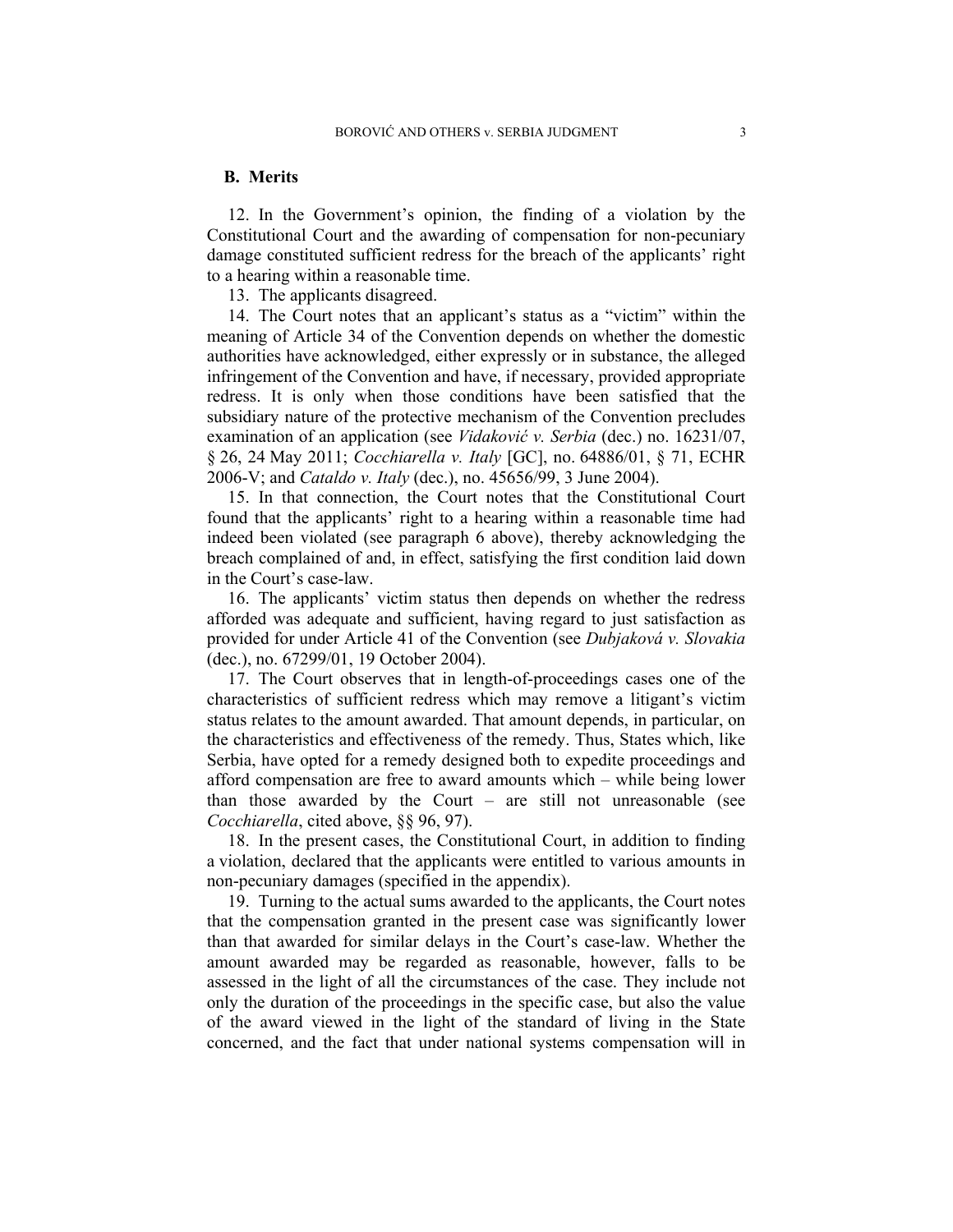general be awarded and paid more promptly than if the matter fell to be decided by the Court under Article 41 of the Convention.

20. In view of the material in the case files and having regard to the particular circumstances of the proceedings in question, the Court considers that the sums awarded to the applicants cannot be considered as sufficient and do not therefore amount to appropriate redress for the violations suffered.

21. The Court thus concludes that the applicants did not lose their status as victims within the meaning of Article 34 of the Convention. The Government's objection in this regard must therefore be rejected.

22. In view of the above, and in particular its finding regarding the victim status of the applicants, the Court concludes that the length of the proceedings at issue was excessive and failed to meet the "reasonable time" requirement.

23. There has accordingly been a violation of Article 6 § 1 of the Convention.

24. After reaching such a conclusion, the Court does not find it necessary to examine essentially the same complaint invoked by the applicant, Mr Željko Đorđević (application no. 14883/15) under Article 13 of the Convention (see *mutatis mutandis*, *Kin-Stib and Majkić v. Serbia*, no. 12312/05, § 90, 20 April 2010).

### III. OTHER ALLEGED VIOLATIONS OF THE CONVENTION

25. In applications nos. 9162/15 and 14772/15, the applicants, Mr Ferenc Dimović and Mr Slobodan Ristić, separately raised complaints about the length of the subsequent proceedings before the Constitutional Court. They relied on Article 6 § 1 of the Convention. The Court notes that the length of those proceedings was approximately three and a half years and two years and eight months respectively. The Court has already held that a set of proceedings before a Constitutional Court after an individual constitutional complaint which were of a similar length to the impugned proceedings in this case did not fall short of the reasonable time requirement. There was thus, for example, no violation of Article 6 § 1 of the Convention in constitutional proceedings which lasted approximately three and a half years (see *Posedel-Jelinović v. Croatia*, no. 35915/02, § 26, 24 November 2005).

26. It follows from the foregoing considerations that the applicants' complaints regarding the length of the proceedings before the Constitutional Court are manifestly ill-founded and must be rejected in accordance with Article 35 §§ 3 and 4 of the Convention.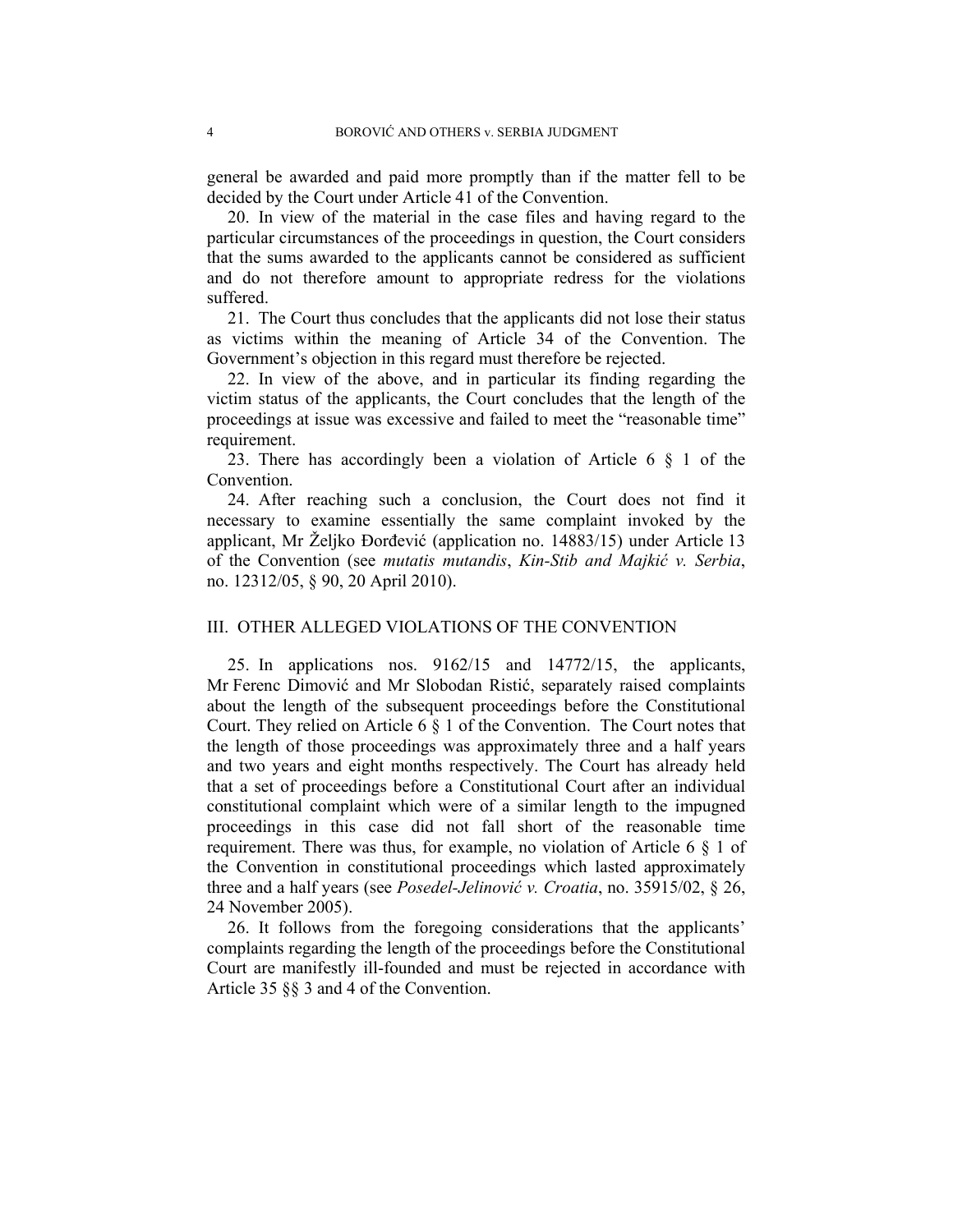## IV. APPLICATION OF ARTICLE 41 OF THE CONVENTION

27. Article 41 of the Convention provides:

"If the Court finds that there has been a violation of the Convention or the Protocols thereto, and if the internal law of the High Contracting Party concerned allows only partial reparation to be made, the Court shall, if necessary, afford just satisfaction to the injured party."

28. The applicant, Mr Ljubiša Borović (application no. 58559/12) did not claim a specific amount in respect of just satisfaction but left it to the Court's discretion. All the other applicants claimed various amounts in respect of non-pecuniary damage (see the appended table). They also requested various sums in respect of pecuniary damage and for the legal costs and expenses incurred before the domestic courts and the Court.

29. The Government contested those claims.

30. The Court finds that the applicants have not shown that the alleged pecuniary damage was actually caused by the length of the proceedings before the domestic courts and does not discern a causal link between the violation found and the pecuniary damage alleged. It therefore rejects the applicants' claims in respect of pecuniary damage.

31. Regard being had to the documents in its possession and to its case-law, the Court considers it reasonable to award the sums indicated in the appended table in respect of non-pecuniary damage and costs and expenses, less any and all amounts which may have already been paid in that regard at the domestic level.

## **Default interest**

32. The Court considers it appropriate that the default interest rate should be based on the marginal lending rate of the European Central Bank, to which should be added three percentage points.

## FOR THESE REASONS, THE COURT, UNANIMOUSLY,

- 1. *Decides* to join the applications;
- 2. *Joins* to the merits the Government's objection as to the applicants' victim status, and dismisses it;
- 3. *Declares* the complaints concerning the excessive length of the impugned civil and criminal proceedings admissible, and the remaining complaints inadmissible;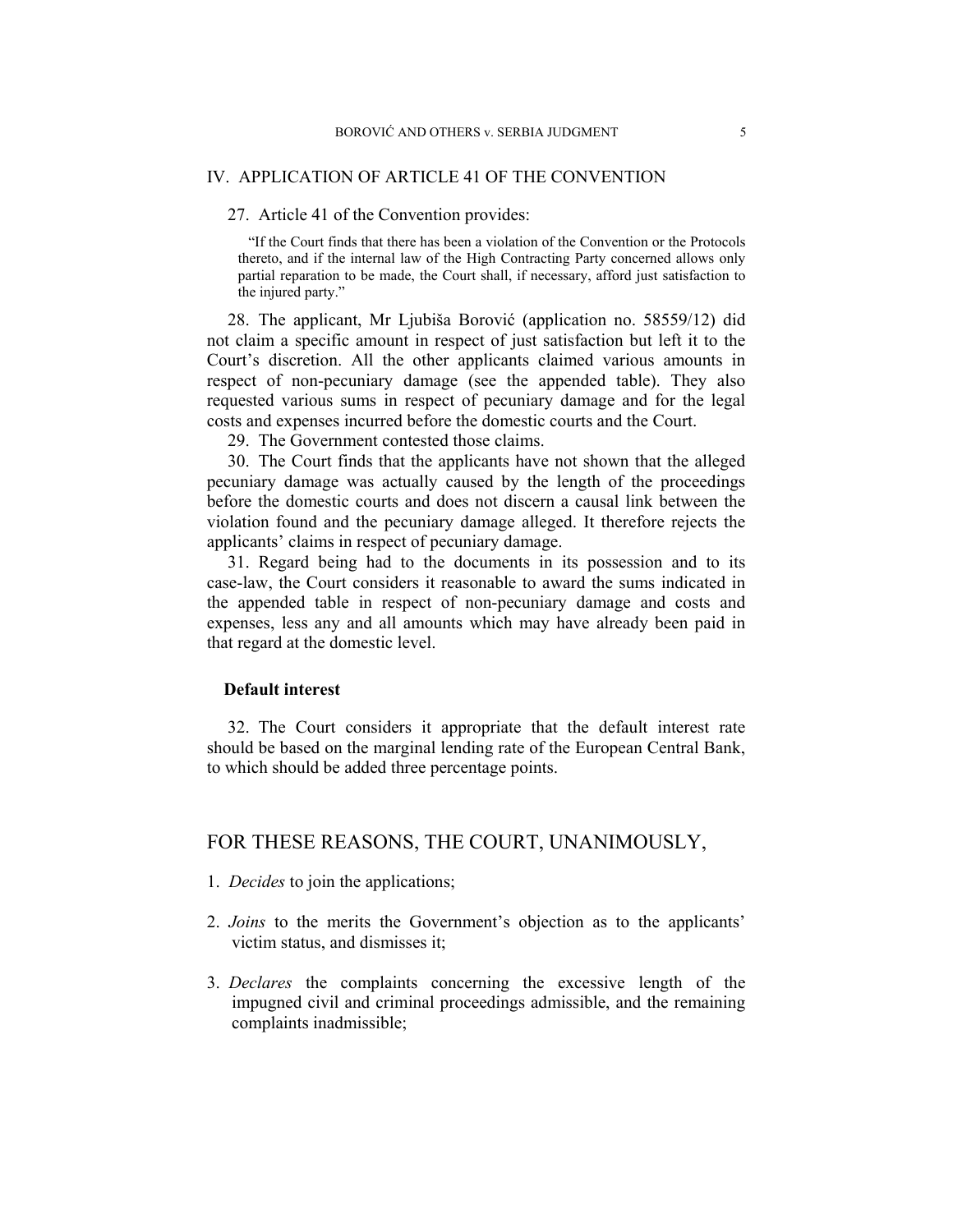- 4. *Holds* that there has been a violation of Article 6 § 1 of the Convention in respect of each applicant;
- 5. *Holds* that there is no need to examine separately the complaint under Article 13 of the Convention raised by the applicant, Mr Željko Đorđević (application no. 14883/15);
- 6. *Holds*

(a) that the respondent State is to pay the applicants, within three months, the amounts indicated in the appended table in respect of nonpecuniary damage and costs and expenses, plus any tax that may be chargeable on these amounts, which are to be converted into the currency of the respondent State at the rate applicable at the date of settlement, after the deduction of any amounts which may have already been paid on this basis;

(b) that from the expiry of the above-mentioned three months until settlement simple interest shall be payable on the above amounts at a rate equal to the marginal lending rate of the European Central Bank during the default period plus three percentage points.

7. *Dismisses* the remainder of the applicants' claim for just satisfaction.

Done in English, and notified in writing on 11 April 2017, pursuant to Rule 77 §§ 2 and 3 of the Rules of Court.

Deputy Registrar President

Fatos Aracı Luis López Guerra